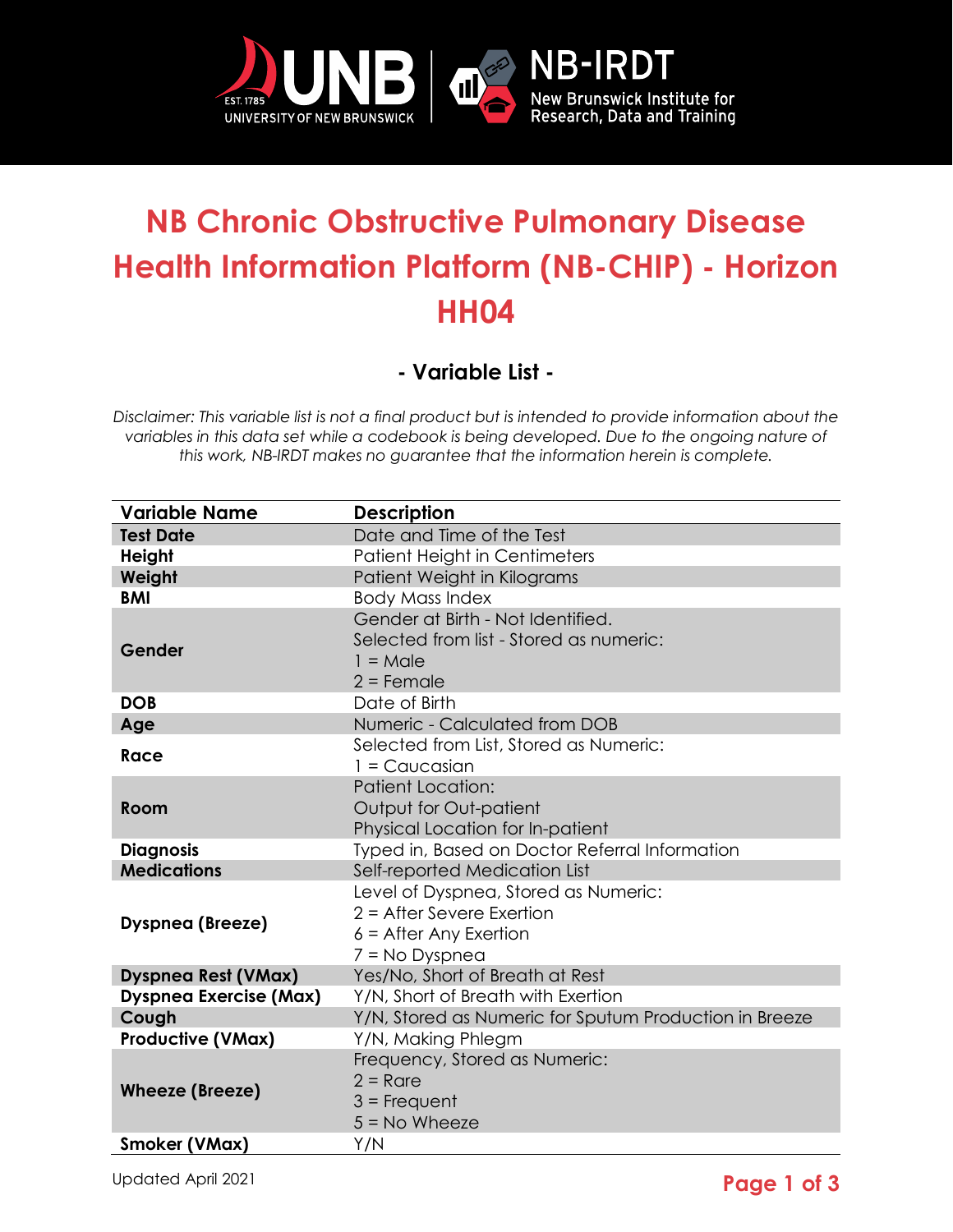| <b>TobaccolD (Breeze)</b>    | Type - Cig/Pipe, etc., Stored as Numeric                    |  |  |
|------------------------------|-------------------------------------------------------------|--|--|
| <b>Years Smoked (Breeze)</b> | <b>Numeric</b>                                              |  |  |
| Quit (VMax)                  | Y/N - Quit Smoking                                          |  |  |
| <b>Years Quit/Stopped</b>    | Numeric - Number of Years Quit Smoking                      |  |  |
| Pkg/Day (Breeze)             | Numeric - How Many Packs Smoked per Day                     |  |  |
| How Long (VMax)              | Numeric - How Many Years Smoked                             |  |  |
| <b>Pack Years</b>            | Product of Years Smoked X Amount Daily                      |  |  |
| <b>FVC</b>                   | <b>Forced Vital Capacity - Liters</b>                       |  |  |
| <b>SVC</b>                   | Slow Vital Capacity - Liters                                |  |  |
| <b>FEVI</b>                  | Forced Exhaled Volume in the First Second - Liters          |  |  |
| <b>FEVI/FVC</b>              | Ratio of First Second to Total Volume Exhaled - Liters      |  |  |
| FEF25-75%                    | Forced Expiratory Flow Over the Middle 1/z of the FVC -     |  |  |
|                              | Measured in Liters/Second                                   |  |  |
| <b>PEF (FEF Max Breeze)</b>  | Peak Expiratory Flow Rate - Liters/Second                   |  |  |
| FET 100% (Expiratory Time    | Forced Expiratory Time - Length of Time to Fully Exhale     |  |  |
| Breeze)                      | (Seconds)                                                   |  |  |
| <b>PIF (FIF Max Breeze)</b>  | Peak (Forced) Inspiratory Flow - Fastest Inspired Flow Rate |  |  |
|                              | (Liters/Second)                                             |  |  |
| <b>TLC</b>                   | <b>Total Lung Capacity - Liters</b>                         |  |  |
| IC                           | <b>Inspiratory Capacity - Liters</b>                        |  |  |
| <b>ERV</b>                   | <b>Expiratory Reserve Volume - Liters</b>                   |  |  |
| <b>FRC</b>                   | <b>Functional Residual Capacity - Liters</b>                |  |  |
| <b>RV</b>                    | Residual Volume - Liters                                    |  |  |
| <b>RV/TLC</b>                | RV as a Percentage of TLC                                   |  |  |
| <b>DLCOunc</b>               | <b>Diffusion Capacity</b>                                   |  |  |
| DL/VA                        | Ratio - Diffusion with Respect to Alveolar Volume           |  |  |
| VA                           | Alveolar Volume - Liters                                    |  |  |